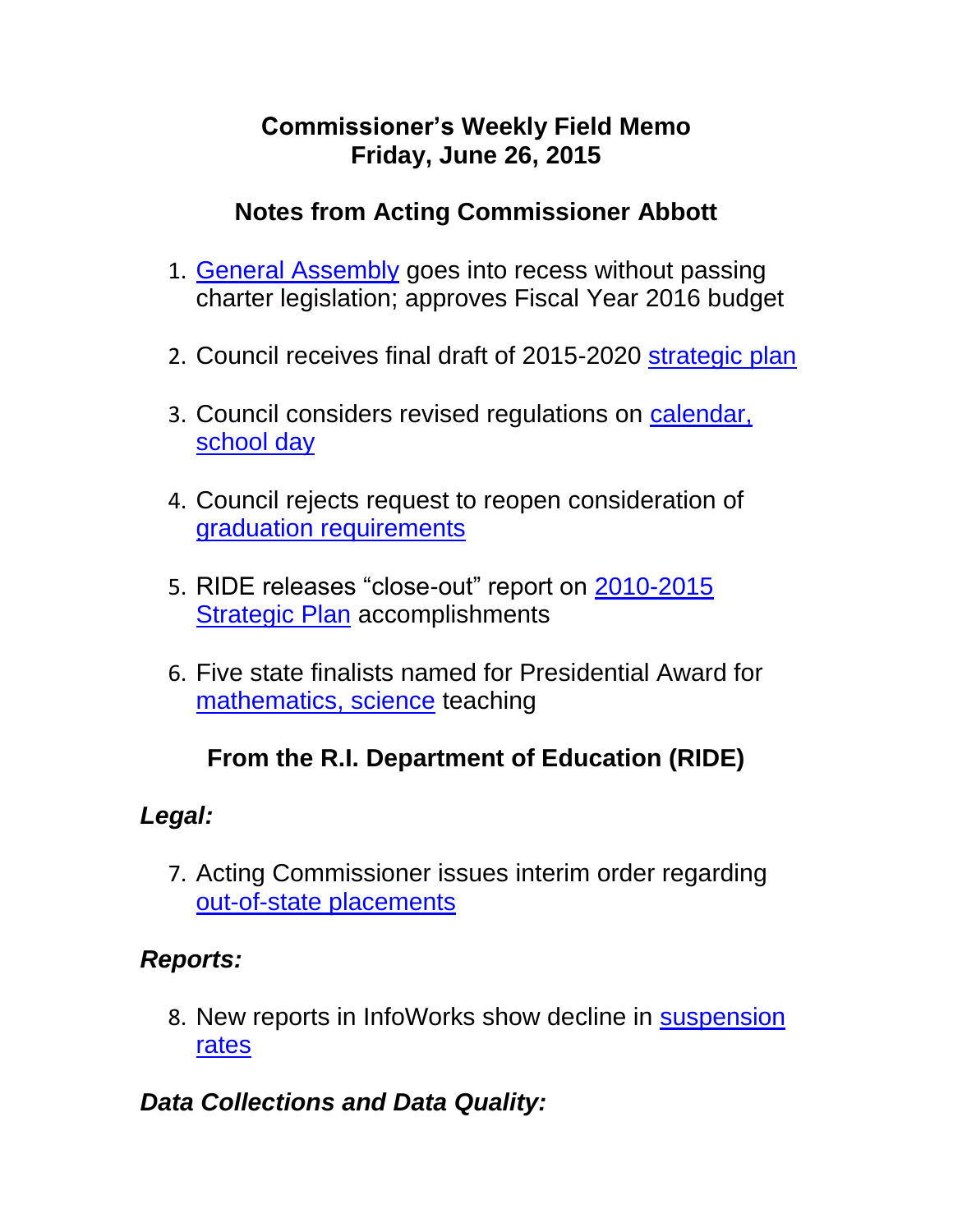- *9.* [End-of-year data](#page-10-0) reporting due **July 17 –** *Action Item*
- **10.** [Perkins](#page-11-0) Accountability Sequencing will open **July 20**
- **11.** Data collections scheduled by the [end of July](#page-12-0) *Action Item*
- 12. *Reminder:* Instructional Support System can integrate data from [local assessments](#page-13-0)

### *Educator Evaluations:*

*13. Reminder: [Educator-evaluation data](#page-13-1) reports due July 10, "cyclical process" must be noted when appropriate* 

#### *Assessments:*

14. RIDE announces [technology assessment](#page-14-0) will not be administered in coming years

### **From the U.S. Department of Education**

15. [Presidential Scholars](#page-15-0) program to recognize outstanding students in career and technical education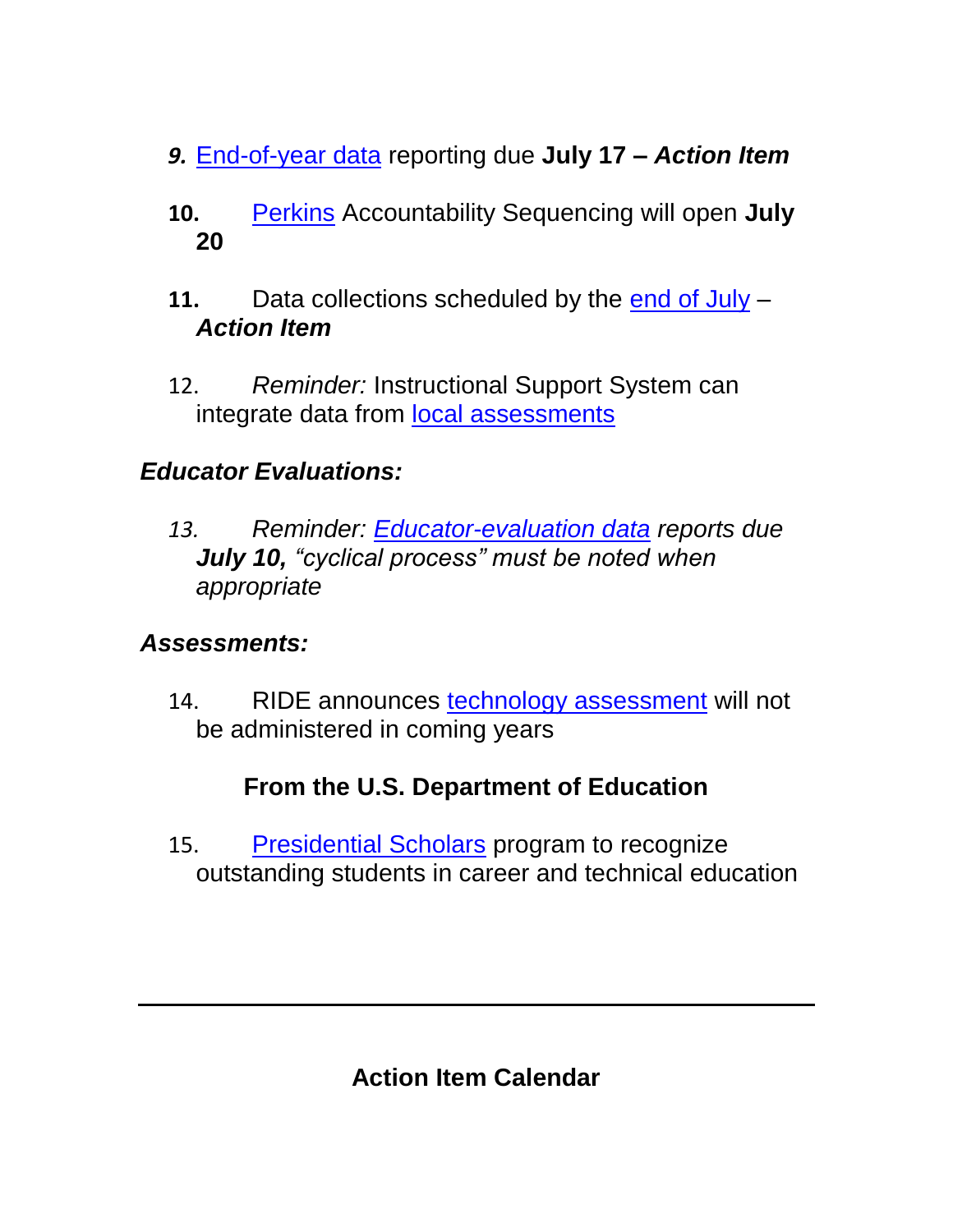**Tuesday** (June 30): [Dual-enrollment](http://ride.ri.gov/Portals/0/Uploads/Documents/050115-FM.pdf) polices completed **Tuesday** (June 30): **Preschool** Performance Report due **Tuesday** (June 30): Final [CTE](http://ride.ri.gov/Portals/0/Uploads/Documents/FieldMemos/052915-FM.pdf) collection due **Tuesday** (June 30): Final [Special Ed Evaluations](https://www.eride.ri.gov/eRide40/DataDictionary/ViewDetails.aspx?ID=175) due **Tuesday** (June 30): [Special Ed Evaluations -](https://www.eride.ri.gov/eRide40/DataDictionary/ViewDetails.aspx?ID=175) Q4 due **Tuesday** (June 30): LEP Census due - [LEP Census](https://www.eride.ri.gov/eRide40/DataDictionary/ViewDetails.aspx?ID=5) **Tuesday** (June 30: [Personnel Data Collection \(PDC\)](https://www.eride.ri.gov/eRide40/DataDictionary/ViewDetails.aspx?ID=278) due Wednesday (July 1): [CRP](http://www.ride.ri.gov/Portals/0/Uploads/Documents/050815-FM.pdf) due July 3: Personnel [Assignments](http://ride.ri.gov/Portals/0/Uploads/Documents/FieldMemos/061915-FM.pdf) Submission deadline July 10: [Educator-evaluation](http://www.ride.ri.gov/Portals/0/Uploads/Documents/051515-FM%20.pdf) reports due July 15: [Special Education](http://www.ride.ri.gov/Portals/0/Uploads/Documents/050815-FM.pdf) Performance Report due July 15: [Housing Aid](http://www.ride.ri.gov/Portals/0/Uploads/Documents/051515-FM%20.pdf) forms due July 17: [Physical-restraint](http://ride.ri.gov/Portals/0/Uploads/Documents/FieldMemos/061915-FM.pdf) reports due July 17: End-of-year reports due (see [below\)](#page-10-0) July 17: Attendance, Discipline, TCS due (see [below\)](#page-12-0) July 20: Perkins Accountability opens (see [below\)](#page-12-0) July 31: Signed off end-of-year reports due (see [below\)](#page-12-0)

**Notes from Acting Commissioner Abbott**

#### <span id="page-2-0"></span>**1. General Assembly goes into recess without passing charter legislation; approves Fiscal Year 2016 budget**

As you may be aware, last night the General Assembly made the unexpected decision to go into recess before reaching agreement on a number of pending bills. This decision affected bills concerning the authorization and expansion of charter public schools. As of now, these proposals are dead – although we are aware that the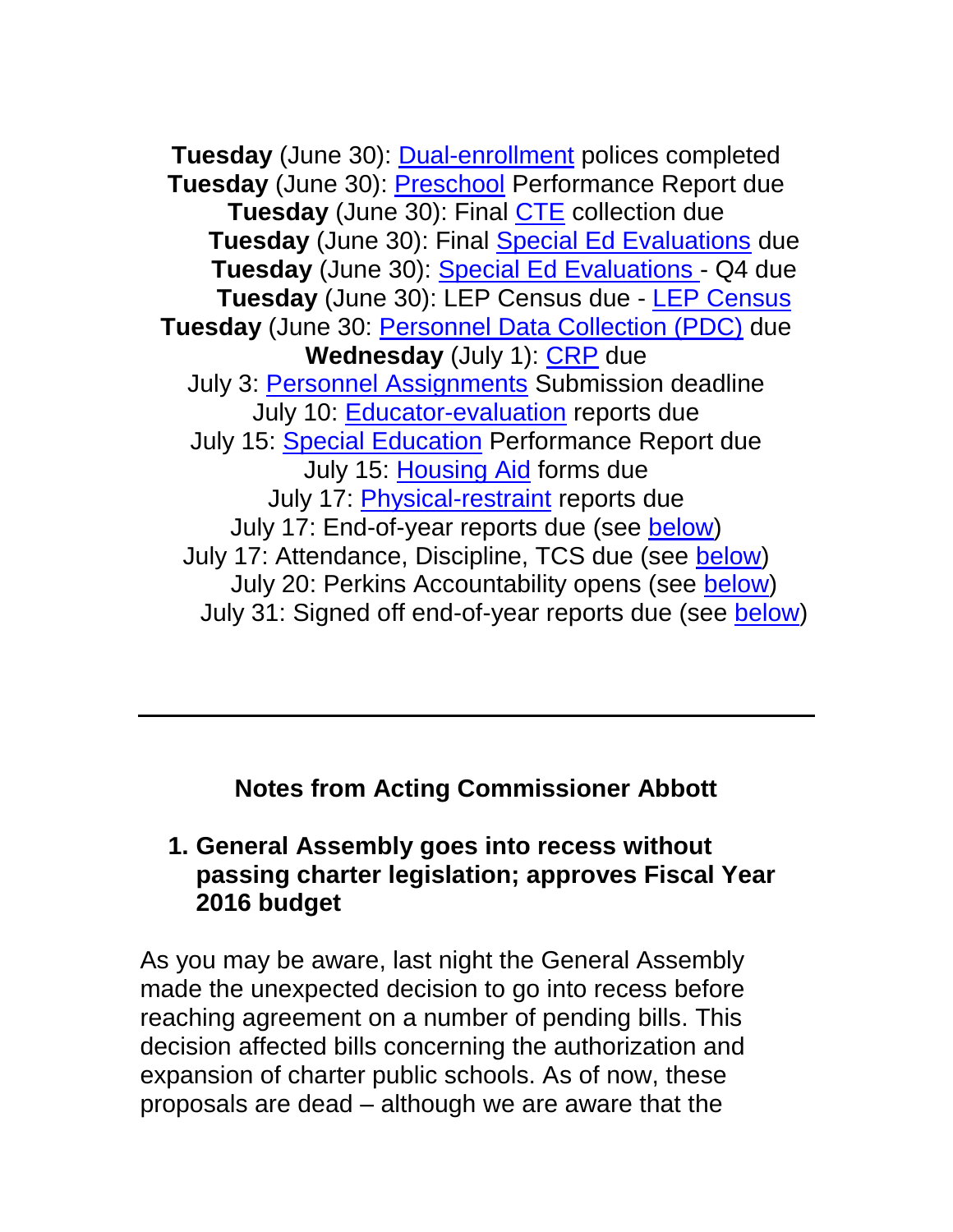General Assembly will go back into session in the fall to consider major legislation (highway tolls, Pawsox stadium) and may reconsider education bills at that time.

The two chambers did approve a Fiscal Year 2016 budget, which includes almost all of Governor Raimondo's recommendations for education funding, with the exception of a last-minute cut to the RIDE operating budget. Education funding in the budget includes:

- funding of the fifth year of the Funding Formula for education aid to local school communities, at \$35.5 million increase;
- full support for our plan to bring the number of statefunded prekindergarten classrooms to 60 by 2019, with \$1 million in additional funding for 2016;
- \$1.4 million to bring full-day kindergarten to all Rhode Island communities (7 school districts at this time do not offer universal full-day kindergarten);
- an additional \$20 million to rebuild and modernize school facilities, with a School Building Authority established within RIDE and a projected \$80 million in funding for Fiscal Year 2017; and
- \$1.3 million to pick up all tuition fees for students in dual enrollment or concurrent enrollment, enough funds to increase participation by 50 percent.

We expect Governor Raimondo to sign the budget today or early next week.

### **2. Council receives final draft of 2015-2020 strategic plan**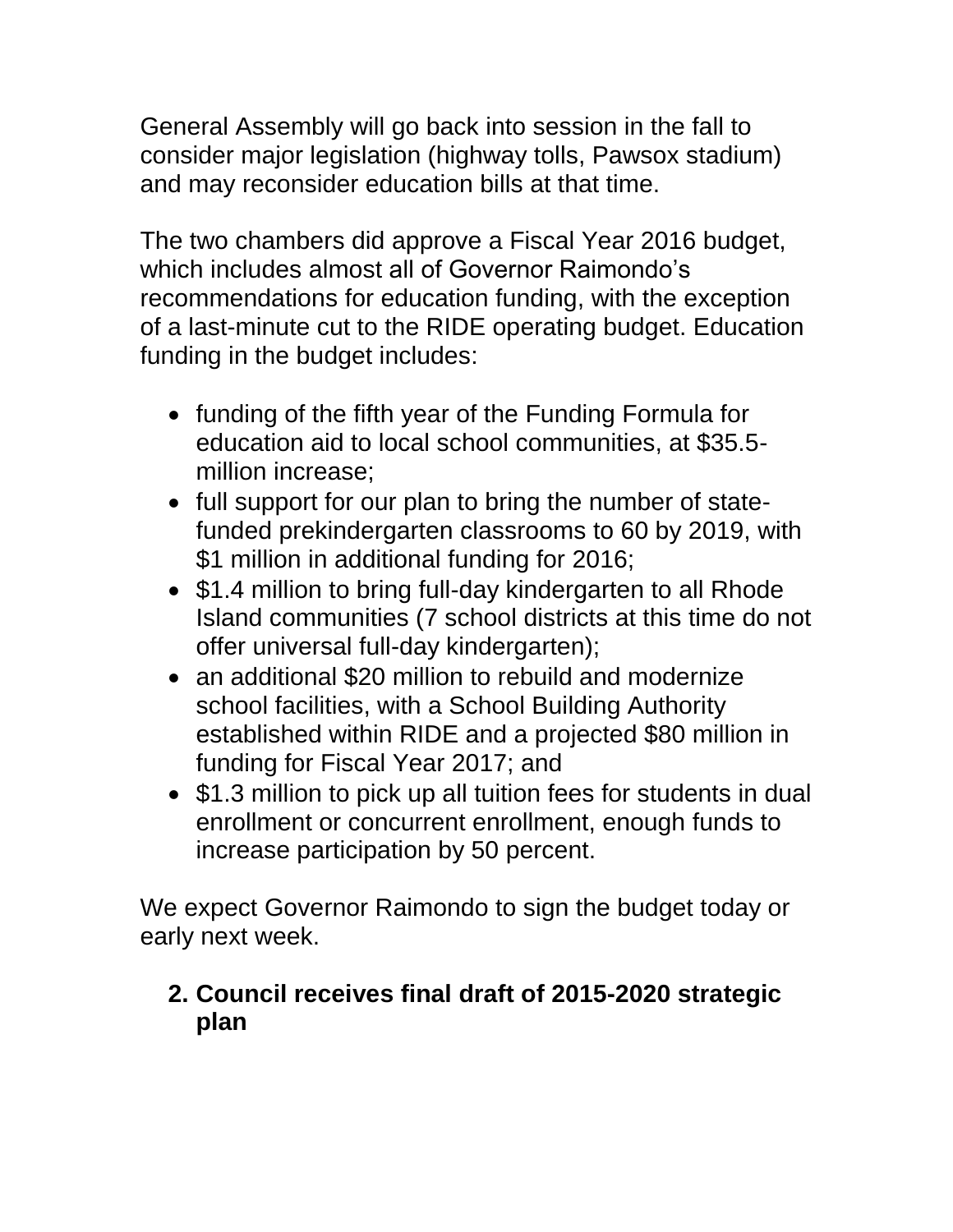On Monday, the Ambassador Design Team presented to the Council on Elementary and Secondary Education the final draft of the 2015-2020 Strategic Plan for elementary and secondary education. The team set a goal of meeting regularly, working hard, and completing a plan to submit to you in June – and they have met their goal. The Design Team represents the diversity of Rhode Island, and I am especially pleased that the team includes four students in its membership. The plan the team has developed for consideration by the Council is more "student-centered" than any strategic plan we have worked with in the past.

This plan captures the voice of the community of Rhode Island. The design team based its work on input and feedback from 15,000 Rhode Islanders who participated in our surveys and community discussions. The plan is focused on equity and excellence, and it aligns with Governor Raimondo's thinking and her goals on workforce development.

The six priorities that the plan establishes are: Teacher and Leader Support, Early Childhood Education, Personalized Learning Statewide, Globally Competent Graduates, Informed Instructional Decision-Making, and Student-Centered Resource Investment.

I am confident that the Council will recognize the excellence and aspirations of this strategic plan and will give it their blessing and approval. Additionally, I have encouraged the members of the design team to stay together in support of the plan they have developed and written – to stay on our case, to defend the plan, and to advocate for its success.

You can read the final draft of the plan here: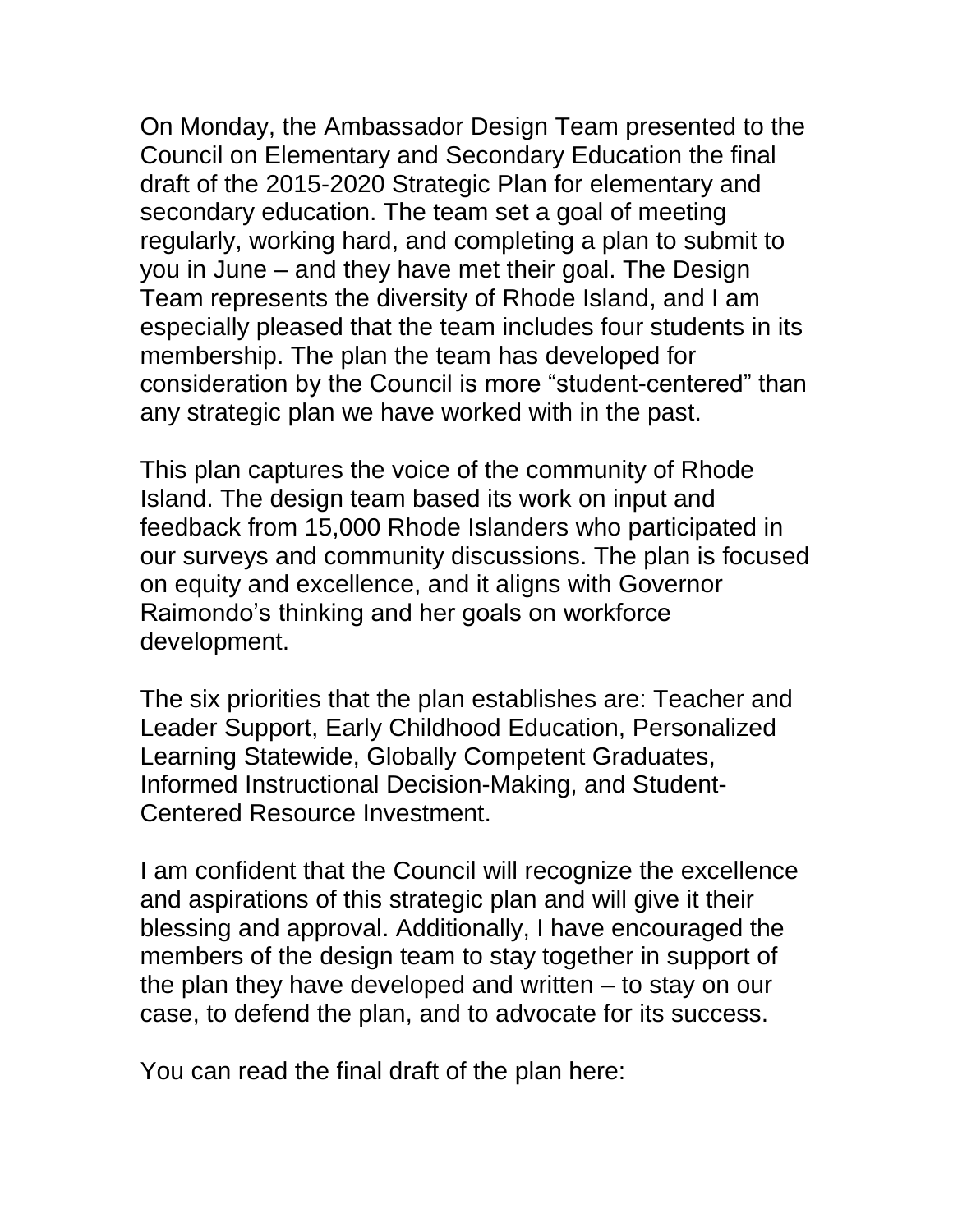[http://www.ride.ri.gov/Portals/0/Uploads/Documents/Bo](http://www.ride.ri.gov/Portals/0/Uploads/Documents/Board-of-Education/Strategic-Plan/2015-2020_RI-StrategicPlan-FINAL_DRAFT.pdf) [ard-of-Education/Strategic-Plan/2015-2020\\_RI-](http://www.ride.ri.gov/Portals/0/Uploads/Documents/Board-of-Education/Strategic-Plan/2015-2020_RI-StrategicPlan-FINAL_DRAFT.pdf)[StrategicPlan-FINAL\\_DRAFT.pdf](http://www.ride.ri.gov/Portals/0/Uploads/Documents/Board-of-Education/Strategic-Plan/2015-2020_RI-StrategicPlan-FINAL_DRAFT.pdf)

#### <span id="page-5-0"></span>**3. Council considers revised regulations on calendar, school day**

On Monday, I presented to the Council on Elementary and Secondary Education proposed revisions to the regulations on the school calendar and the length of the school day. As I noted to you in last week's Field Memo, these proposed revised regulations would eliminate the confusion and contradictions regarding delayed school openings and early dismissals. Instead, they say simply: a school "shall remain open for at least three hours in order to be considered a school day" – regardless of when the day starts or ends.

These revised regulations would also authorize the Commissioner "to shorten the school year for individual schools based on short term emergency closures of no more than five school days." This change obviates the need for school committees to petition the Council for emergency reductions – an operational area that we believe does not require review and discussion by a policy-making body.

The Council members had a number of questions about these proposed regulations. We will make some further revisions to the regulations, and will bring the regulations back to the Council for further discussion. The Council members are very supportive of the need for greater clarity and consistency regarding emergency closings, delayed openings, and early dismissal. I am confident that the Council will approve revised regulations by the start of the school year.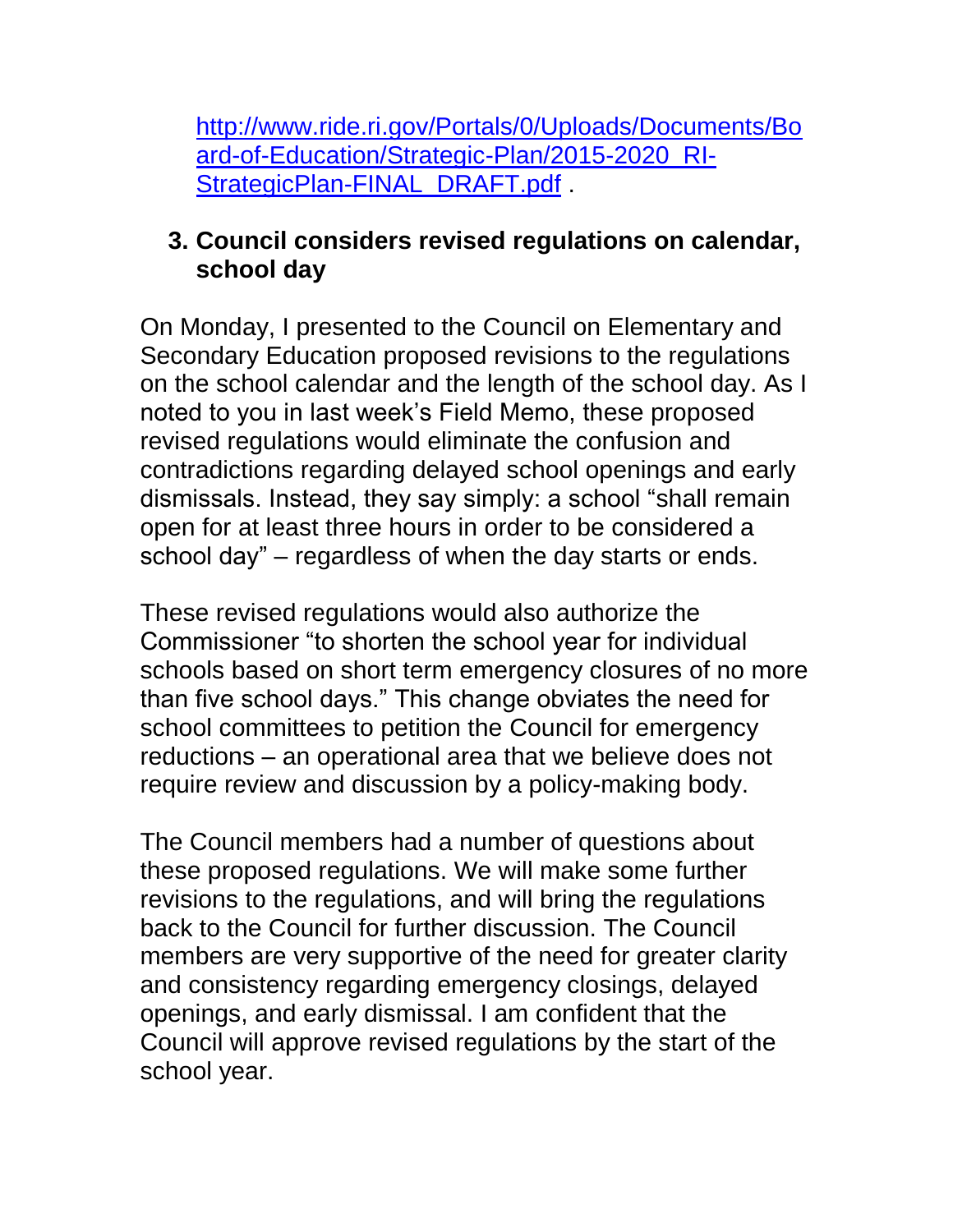#### <span id="page-6-0"></span>**4. Council rejects request to reopen consideration of graduation requirements**

As you may be aware, the Council on Elementary and Secondary Education voted on Monday evening to reject a petition that would have required the Council to re-open discussion of the Secondary School Regulations, which the Council revised and approved less than six months ago. The petitioners raised the concern that the revised regulations allow LEAs to use standardized assessments as a graduation requirement beginning with the Class of 2017, at their own discretion. The regulations also state that all LEAs must use standardized assessments as a graduation requirement beginning with the Class of 2020.

The Council included in the regulations a statement ensuring that you have the autonomy to use assessments as a graduation requirement if you so choose in response to comments school superintendents made during public hearings on the regulations.

The Council members recognized that at some time they will need to revisit the issue of the use of assessments as graduation requirement, in particular to set cut scores for graduation eligibility on the new PARCC assessments. The Council, however, decided that now was not the time to reopen these discussions and voted 7 to 1 to deny the petition.

## <span id="page-6-1"></span>**5. RIDE releases "close-out" report on 2010-2015 Strategic Plan accomplishments**

As you may know, the Council on Elementary and Secondary Education is reviewing the final draft of the 2015- 2020 Strategic Plan for public education. As we prepare for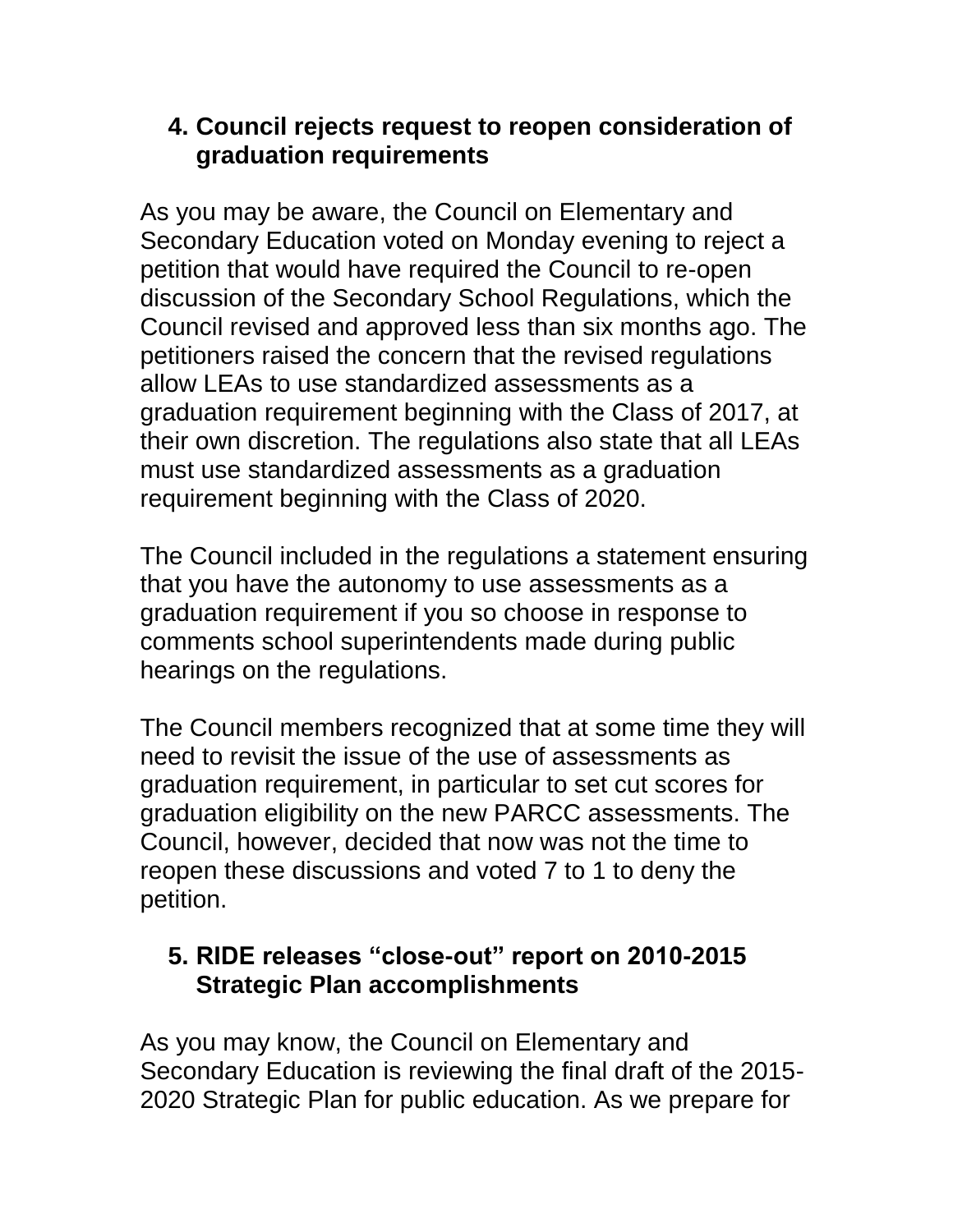transition to a new Strategic Plan, some members of the RIDE team have put together a "closeout" report on the 2010-2015 Strategic Plan, which guided our work over the past five years. This report highlights the many accomplishments that all of us, working in partnership with you and the others on your team, have achieved. Reading through this report, I am very confident that we have taken great strides toward improving the lives of thousands of children and toward improving the workforce quality and the economic prospects of our state. I believe the report highlights the contributions of the Board of Education, school leaders and teachers, elected officials, community and business leaders, parents and families, as well as the staff at RIDE – so read this report with ownership and with pride, as we continue our commitment to transforming education in Rhode Island.

We have posted the report on our website, at:

#### [http://www.ride.ri.gov/InsideRIDE/AdditionalInformation/](http://www.ride.ri.gov/InsideRIDE/AdditionalInformation/RIDEStrategicPlan.aspx) [RIDEStrategicPlan.aspx](http://www.ride.ri.gov/InsideRIDE/AdditionalInformation/RIDEStrategicPlan.aspx)

### <span id="page-7-0"></span>**6. Five state finalists named for Presidential Award for mathematics, science teaching**

Congratulations to our five state finalists for the 2015 Presidential Awards for Excellence in Mathematics and Science Teaching. These awards are the highest honors in the country for teachers of mathematics and science (including computer science). Awardees serve as models for their colleagues, inspiration to their communities, and leaders in the improvement of mathematics and science education.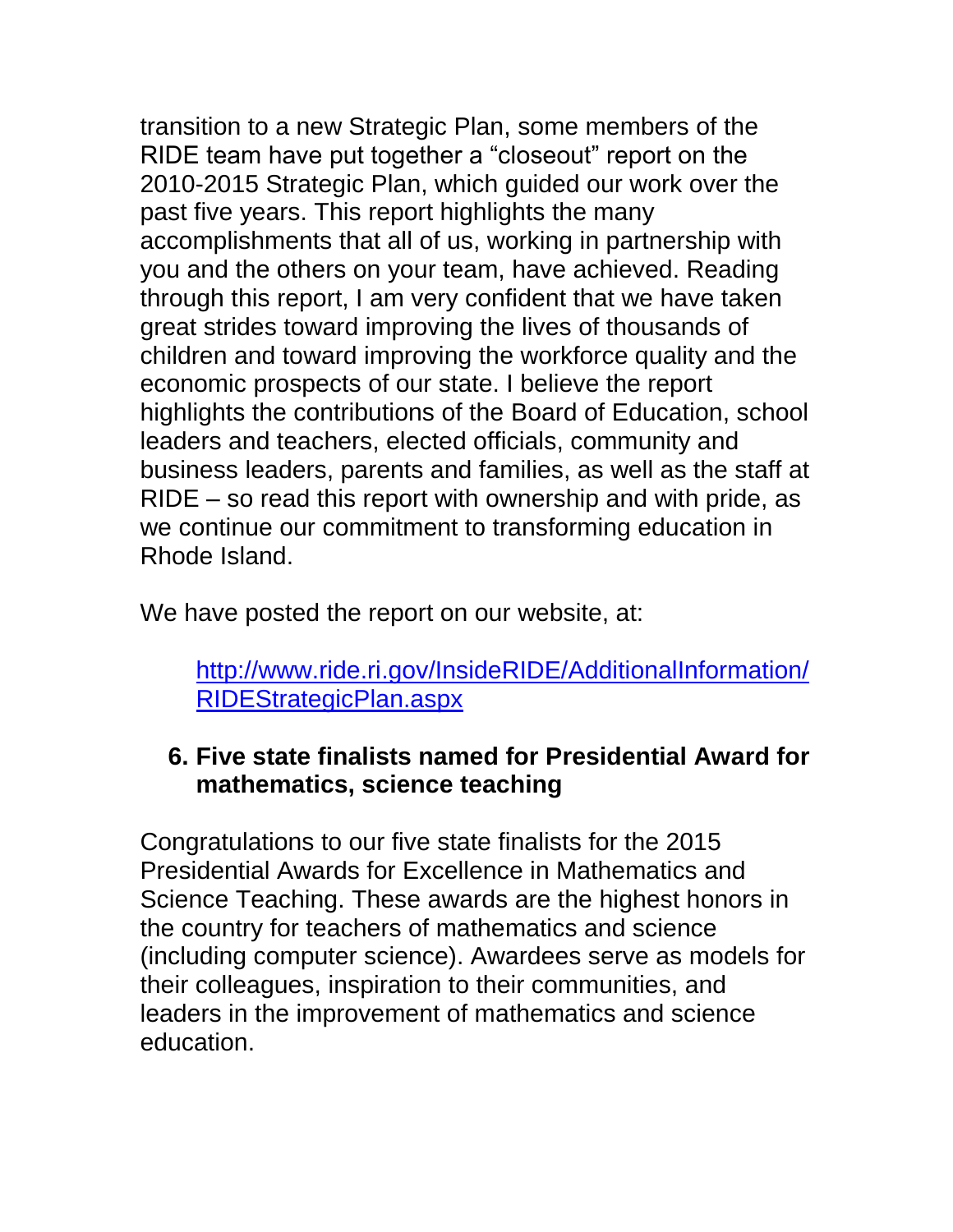A national selection committee will review applications from the state finalists and will recommend up to two finalists in mathematics or science (including computer science) from each state. The White House will announce the results of this national selection process.

The finalists are:

*Mathematics:* Kristen Jahnz – Cumberland High School Marc Haskell – Saint Philomena School, Portsmouth

*Science:*

Anthony Borgueta – Barrington Middle School Shannon Donovan – Scituate High School David Upegui – Central Falls High School

Good luck to each of the finalists in pursuit of this high honor.

# **From RIDE**

# *Legal:*

## <span id="page-8-0"></span>**7. Acting Commissioner issues interim order regarding out-of-state placements**

Following a Family Court order for out-of-state placement of child over the objection of the Department of Children, Youth & Families (DCYF) and an LEA, DCYF sought an interim order to determine the financial responsibility of the LEA as the district of residence. Acting Commissioner Abbott determined that the LEA is the district of residence, and he found that, contrary to the court order, the DCYF delayed placement of the child. Acting Commissioner Abbott ordered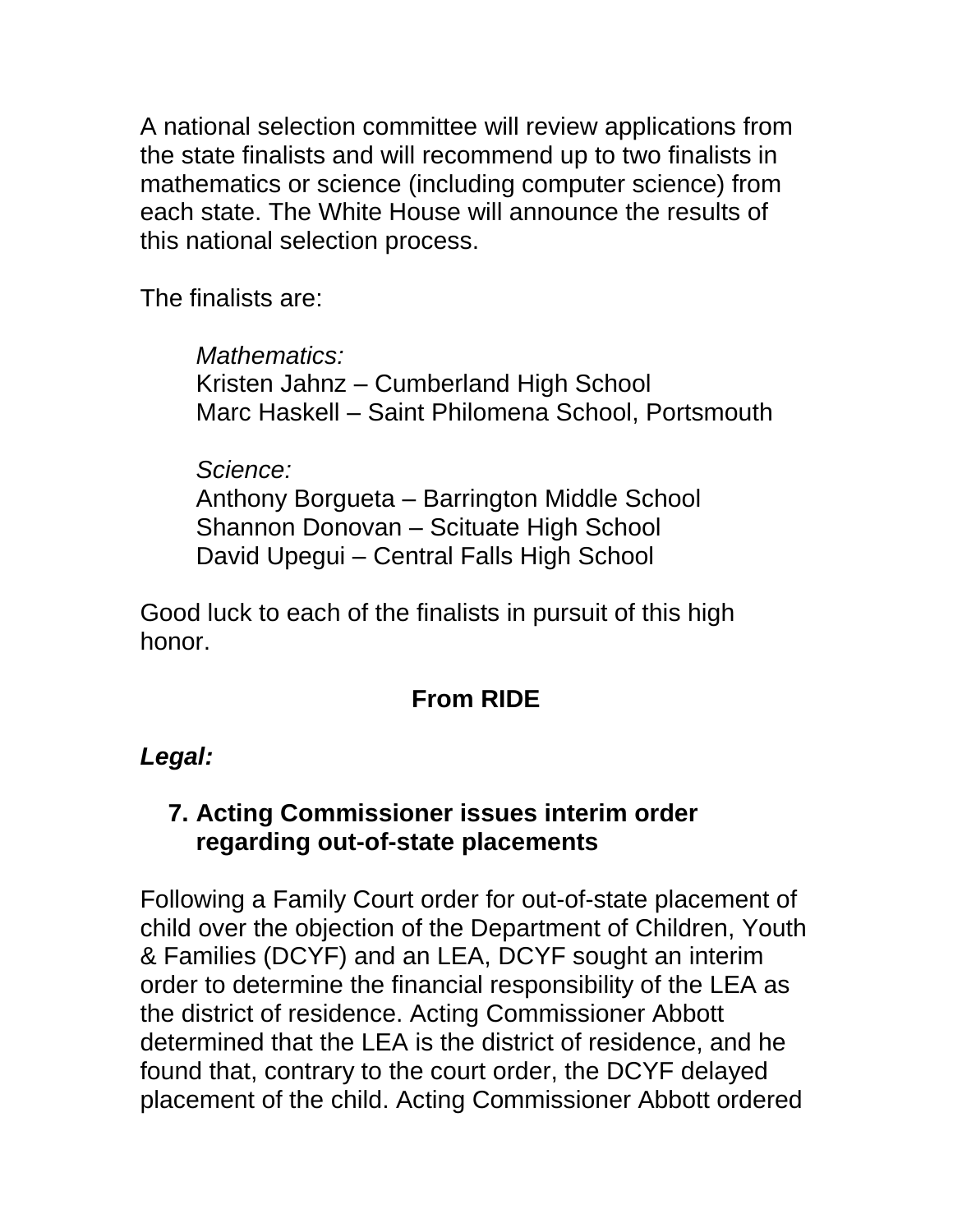the child's out-of-state placement forthwith, and he ruled that funding-related requests shall not be heard by the Commissioner prior to the placement of a child unless RIDE is judicially ordered to conduct hearing:

[http://www2.ride.ri.gov/applications/RideDirectory/DOC](http://www2.ride.ri.gov/applications/RideDirectory/DOCS/2015/005-15_DCYF_v_Warwick_01615.pdf) [S/2015/005-15\\_DCYF\\_v\\_Warwick\\_01615.pdf](http://www2.ride.ri.gov/applications/RideDirectory/DOCS/2015/005-15_DCYF_v_Warwick_01615.pdf)

## *Reports:*

# <span id="page-9-0"></span>**8. New reports in InfoWorks show decline in suspension rates**

New charts in InfoWorks show the rate of suspensions, instead of raw numbers. Over the last three years, the statewide suspension rate in elementary schools has remained fairly flat; however, the middle-school suspension rate has dropped significantly and the high-school suspension rate has dropped even more significantly. Charts are available at:

[http://infoworks.ride.ri.gov/search/data?category=suspe](http://infoworks.ride.ri.gov/search/data?category=suspension&q=state%2Fri&year=2013) [nsion&q=state%2Fri&year=2013.](http://infoworks.ride.ri.gov/search/data?category=suspension&q=state%2Fri&year=2013)

In addition, InfoWorks added a set of advanced reports regarding suspensions in Rhode Island schools. These reports allow comparisons on multiple related measures, including the types of infractions that resulted in suspensions, the type of suspension (in-school or out-ofschool), the relationship between the number of students suspended and the number of suspensions, and rates of suspensions by race. The suspensions-by-race report shows that, although significant racial disparities persist, all racial groups have experienced a drop in rates over the past few years.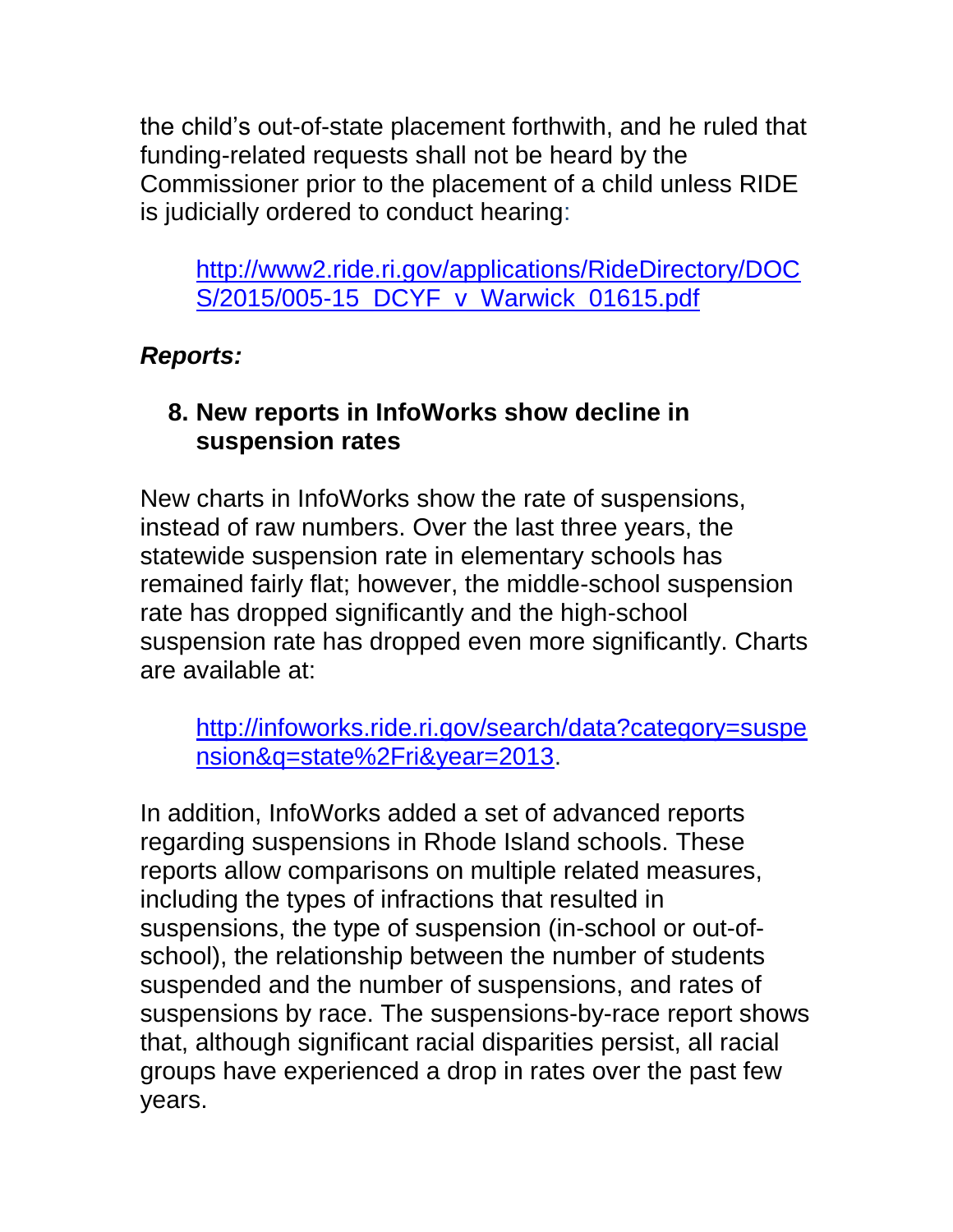Advanced reports on suspension rates are available at:

[http://infoworks.ride.ri.gov/search/reports?q=suspensio](http://infoworks.ride.ri.gov/search/reports?q=suspension) [n.](http://infoworks.ride.ri.gov/search/reports?q=suspension)

#### *Data Collections and Data Quality:*

#### <span id="page-10-0"></span>*9.* **End-of-year data reporting due July 17 –** *Action Item*

The end-of-year data submissions will be used for reporting your enrollment and attendance data among other data. To facilitate the submission of your year-end data by the closing date, we suggest uploading one file for your entire LEA as a complete year-to-date upload in the following order: Enrollment, Attendance, Discipline, TCS-Course, TCS Section, TCS-Staff, TCS-Student. All collections will close on **July 17**.

Once you have finished uploading the enrollment and attendance data, please verify the student average daily membership (ADM) and average daily attendance (ADA) numbers, as these are critical for end-of-year reporting and they drive state aid. We calculate the ADM and ADA (statecalculated) based on your school calendar and daily absence records.

To ensure the quality of the data submitted, you will need to check duplicates and demographic differences in the Enrollment Census. You must also use the baseline numbers and previous years' reports for consistency checks to validate that the data are accurate. It is strongly recommended that your business managers and your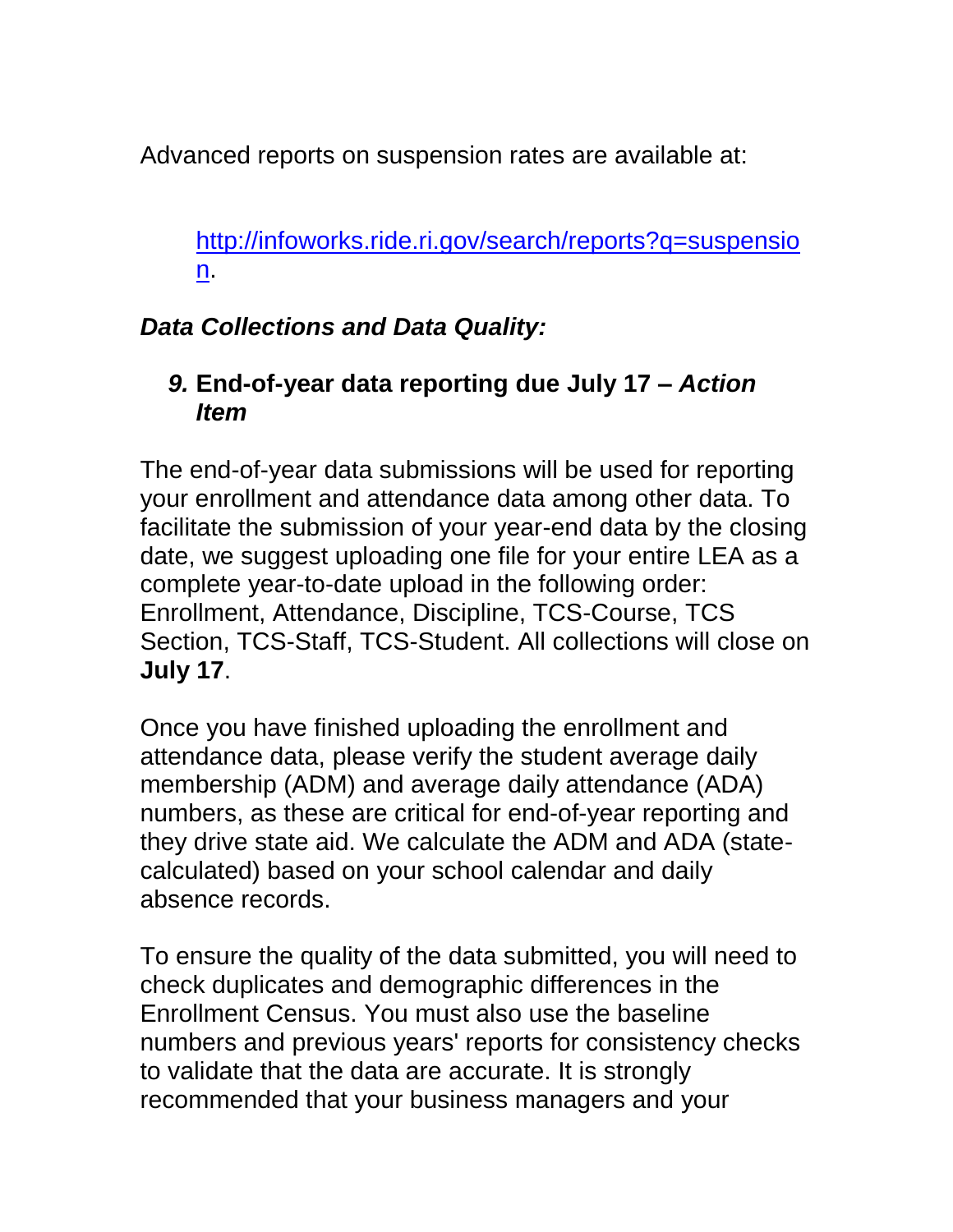program and district administrators also review the reports before sign-off. We have updated our data-submission policy to disallow any modifications to the data once you have signed off. It is critical that you scrutinize your data before your final submission and sign-off.

Please review the following to accomplish the end-of-year reporting, which is a list of end-of-year reports that you must sign and fax (or scan and email) by Friday, **July 31:** 

- Submission Report
- Absence Unexcused
- Absence Excused
- Absenteeism
- ADA State-calculated
- ADM State-calculated
- Early Dismissal
- Suspensions Report Total
- Suspensions Report Unique
- Tardy
- Truancy Report

If you have any questions about the end-of-year data reporting, please submit a help desk ticket, at [https://support.ride.ri.gov.](https://support.ride.ri.gov/)

### <span id="page-11-0"></span>**10. Perkins Accountability Sequencing will open July 20**

Through data-optimization efforts at RIDE, the RICATS data collection has been integrated within other data collections. The Perkins Accountability Sequencing has been introduced as a way for schools to review and sign off on the sequencing of career-technical education (CTE\_ courses.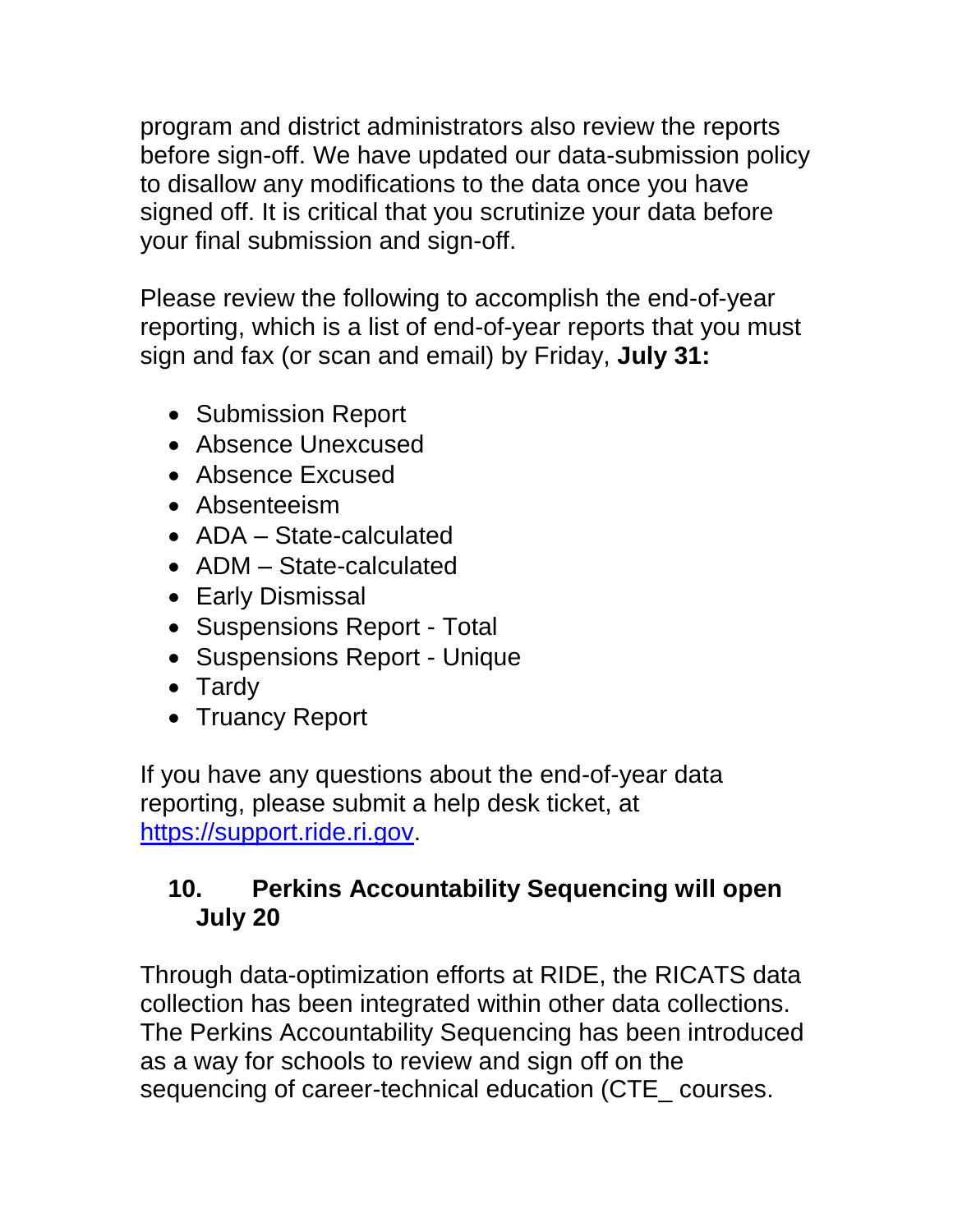Using the Teacher-Course-Student (TCS) and Enrollment data collections, we have streamlined the data collections to compile the relevant data behind the scenes so as to minimize the workload of the your data staff; however, it is important for your staff to verify, update, and sign off on the sequencing of the courses and to verify that every course has a sequencing number. The Perkins Accountability Sequencing application will open on **July 20**.

If you have any questions about the Perkins Accountability Sequencing, please submit a help desk ticket, at:

[https://support.ride.ri.gov.](https://support.ride.ri.gov/)

### <span id="page-12-0"></span>**11. Data collections scheduled by the end of July –** *Action Item*

The following are some data-collection deadlines for June and July:

- **Tuesday (**June 30): Final [CTE collection d](https://www.eride.ri.gov/eRide40/DataDictionary/ViewDetails.aspx?ID=278)ue
- **Tuesday** (June 30): Final [Special Ed Evaluations](https://www.eride.ri.gov/eRide40/DataDictionary/ViewDetails.aspx?ID=175) due
- **Tuesday** (June 30): [Special Ed Evaluations -](https://www.eride.ri.gov/eRide40/DataDictionary/ViewDetails.aspx?ID=175) Quarter 4 due
- **Tuesday** (June 30): LEP Census 2014-15 Data Due [LEP Census](https://www.eride.ri.gov/eRide40/DataDictionary/ViewDetails.aspx?ID=5)
- **Tuesday** (June 30: [Personnel Data Collection \(PDC\)](https://www.eride.ri.gov/eRide40/DataDictionary/ViewDetails.aspx?ID=278) due
- July 17: End of Year data files (Enrollment, Attendance, Discipline, TCS) due
- July 20: Perkins Accountability Sequencing opens
- July 31: Signed off End of Year reports due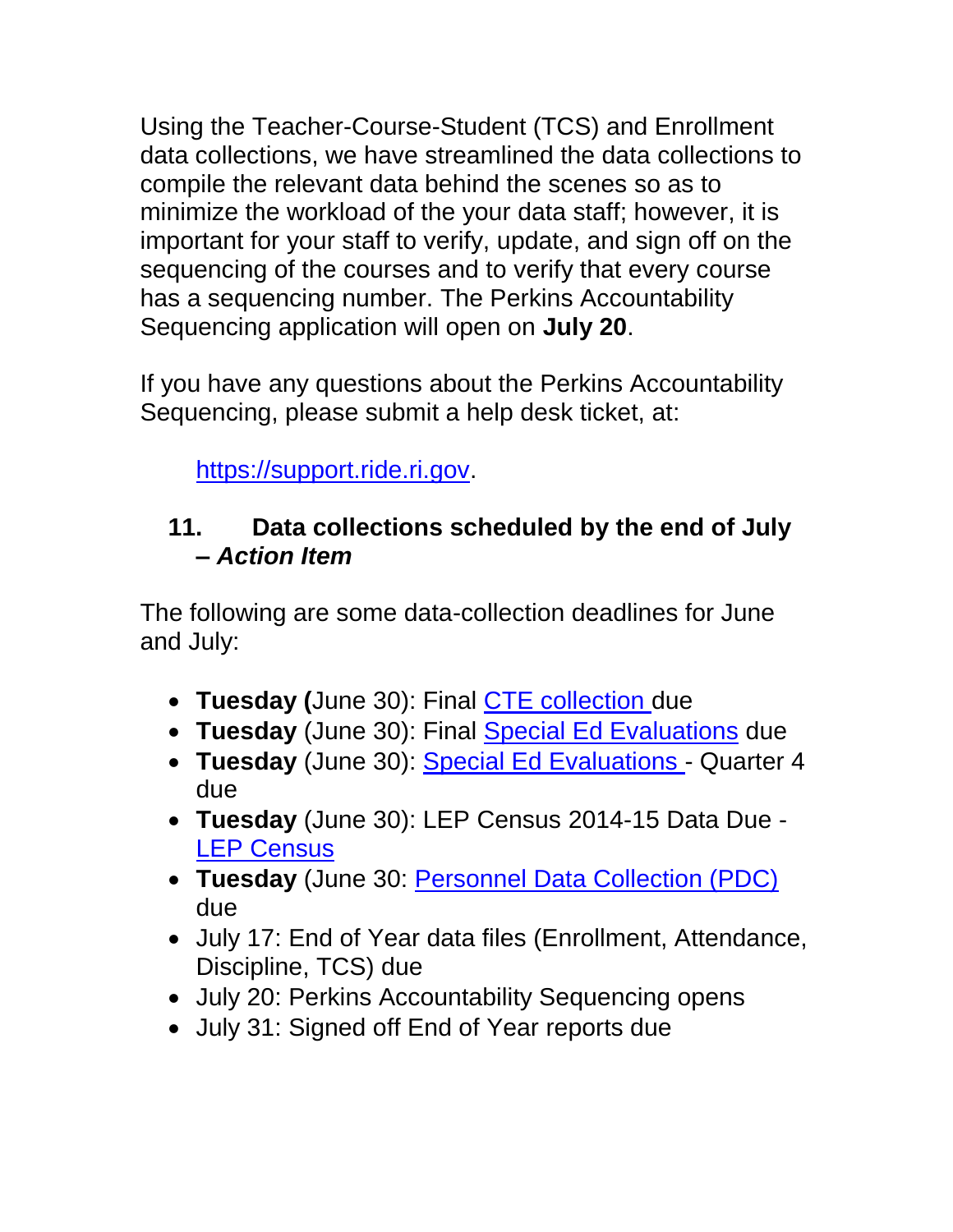Information about upcoming data collections can be found on the [data collection calendar.](https://www.eride.ri.gov/eRide40/DataDictionary/Calendar.aspx) Weekly collection webinars provide details regarding upcoming collections, along with a question-and-answer period.

# <span id="page-13-0"></span>**12.** *Reminder:* **Instructional Support System can integrate data from local assessments**

The Instructional Support System has the capability of integrating local assessment data from LEAs. We have collaborated with Renaissance Learning to integrate the STAR assessment data, with minimal effort by LEAs. Contact your Renaissance representative and ask for the data-sharing agreement to start receiving STAR data in the Instructional Support System. When your Renaissance data agreement has been submitted, please notify Greg Martin so that we can monitor the progress of your data-sharing request.

If you have any questions concerning the integration of local assessments in the Instructional Support System, please contact Greg Martin, at [gregory.martin@ride.ri.gov](mailto:gregory.martin@ride.ri.gov) or 222- 8495.

# *Educator Evaluations:*

#### <span id="page-13-1"></span>*13. Reminder: Educator-evaluation data reports due July 10, "cyclical process" must be noted when appropriate*

All LEAs must submit educator evaluation data to RIDE by **July 10**. All documents and information pertaining to this process can be found on the RIDE website under the heading End of Year Information, at: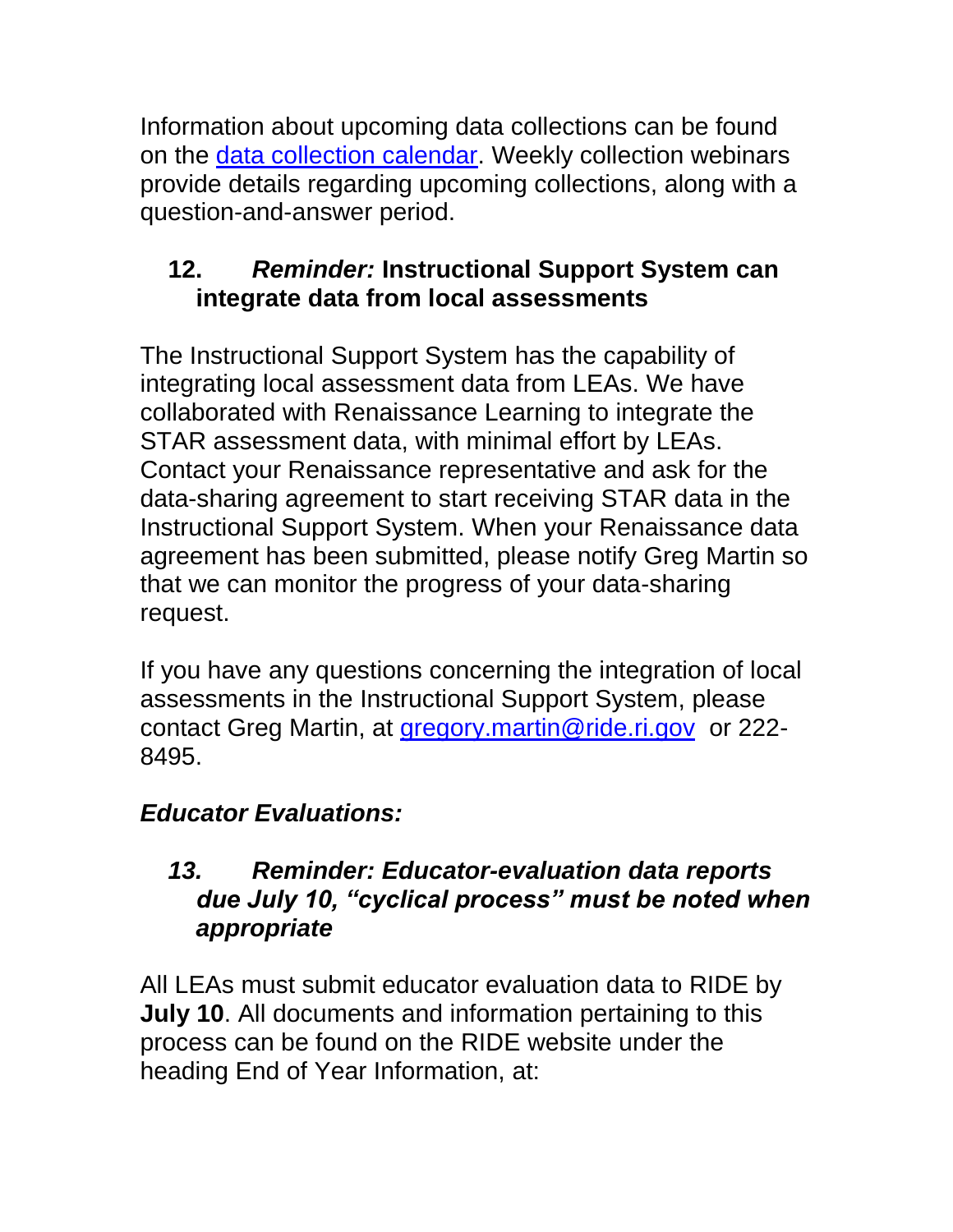[www.ride.ri.gov/EPSS.](http://www.ride.ri.gov/EPSS)

For Educator Performance and Support System (EPSS) users: *For all educators who were not evaluated this year because they were in the cyclical process, you must check the "Cyclical Process" box on the bottom of the Final Effectiveness Rating Report before you submit the report.* 

For non-EPSS users: LEAs that do not use EPSS must submit a reporting spreadsheet to EPSS. This spreadsheet allows you to document the required evaluation data for all teachers, support professionals, and building administrators in a simple format that must be uploaded into EPSS. Individuals whom you have designated as the EPSS District Configuration Administrator can access the evaluation-data upload tool under the "Config Admin" tab in EPSS. All educators must be included on the spreadsheet; for teachers not evaluated this year because of the cyclical process, *you should indicate "Cyclical Process" in the column titled ReasonNoFERating.* 

Please contact [lauren.matlach@ride.ri.gov](mailto:lauren.matlach@ride.ri.gov) with any questions or concerns about reporting educator-evaluation data.

#### *Assessments:*

#### <span id="page-14-0"></span>**14. RIDE announces technology assessment will not be administered in coming years**

The 2014-15 school year will be the final year that we will administer the 21st Century Skills Assessment. For more information about this technology assessment, please view the end-of-year webinar, at: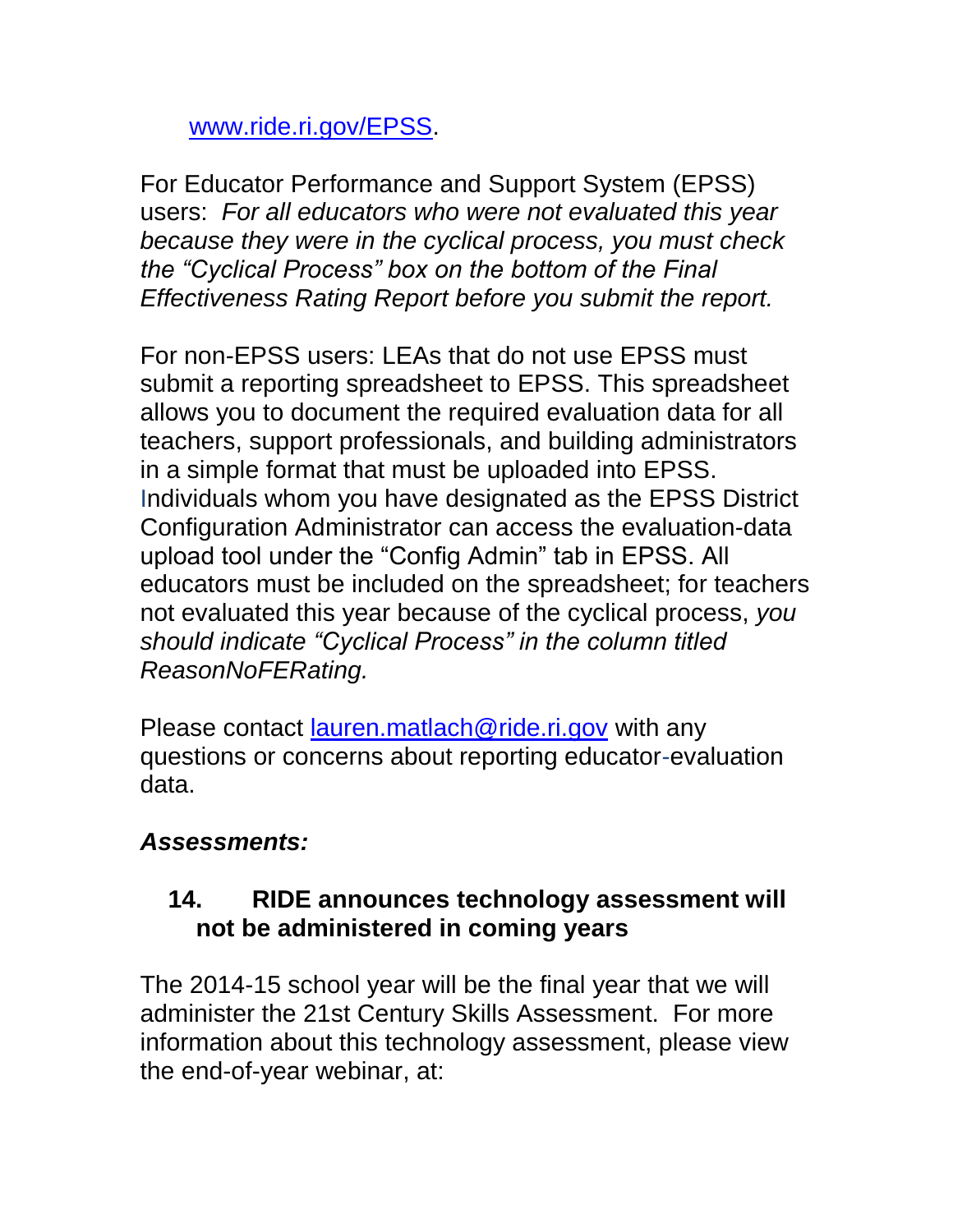[www.ride.ri.gov/TechnologyAssessent](http://www.ride.ri.gov/TechnologyAssessent)

### **From the U.S. Department of Education**

#### <span id="page-15-0"></span>**15. Presidential Scholars program to recognize outstanding students in career and technical education**

Please see this message from the U.S. Department of Education Office of Communications and Outreach:

On Tuesday, President Obama signed an Executive Order expanding the United States Presidential Scholars program to establish a new category of outstanding scholars in career and technical education (CTE).

The Presidential Scholars program is overseen by the Commission on Presidential Scholars and administered by staff at the U.S. Department of Education. This Commission, appointed by President Obama, selects honored scholars annually based on their academic success, artistic excellence, essays, school evaluations and transcripts, as well as evidence of community service, leadership, and demonstrated commitment to high ideals.

The Administration looks forward to partnering with nonpartisan, nonprofit organizations to cultivate and nominate the inaugural class of CTE Presidential Scholar nominees for the Commission to consider in 2016.

Next year, the White House will welcome the inaugural class of 20 CTE Presidential Scholars, who will be